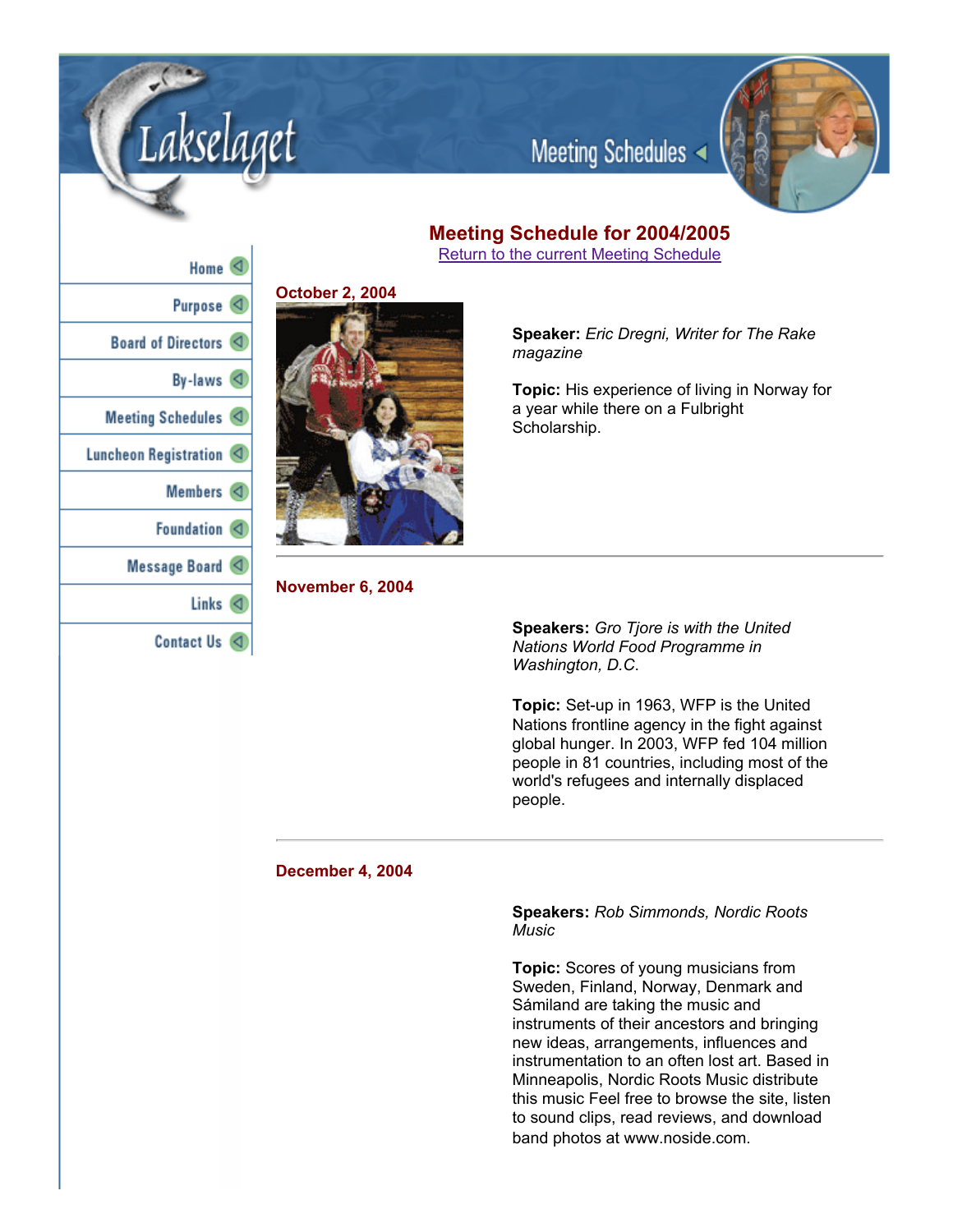### **January 1, 2005**



### **February 5, 2005**



**Speaker:** *Jane Laurence, Sergeant with the St. Paul Police Department.*

**Topic:** Jane will talk about how it is to be woman in the police force and how the every day reality relates to what we see on tv or read in books. She will also discuss how she has managed to juggle private life and her often 24/7 job.

#### **Speaker:** *Kathrine Nygaard*

**Topic:** With the world acting as a big melting pot many cultures now live together and have to deal with the differences in faith, culture and values.

This is very true in Norway as well. In 2003 333,000 immigrants were living in Norway and 233,100 of these came from a background other than Western. This often creates tensions and difficulties integrating into a new culture.

Kate spent a year researching these issues particularly from Non-western women's prospective. Kate was in Norway in 2003 on a Fulbright Scholarship and being an immigrant herself Kate was able to compare difficulties faced by non-western immigrants vs. western immigrants.

Kate graduated from St. Olaf College. This is where she developed an interest in multicultural issues and the study of displaced people. Kate is a native of Denver, Colorado.

#### **March 5, 2005**



**Speaker:** *Joan Mondale (wife of former Vice President Walter Mondale)*

**Topic:** ''Many great things indeed have been achieved by those who chose not to leap into the mainstream.'' Joan Adams Mondale was born in Eugene, Oregon in 1930. She graduated in 1952 from Macalester College in St. Paul, after which she worked at the Boston Museum of Fine Arts and at the Minneapolis Institute of Arts. In 1955 Joan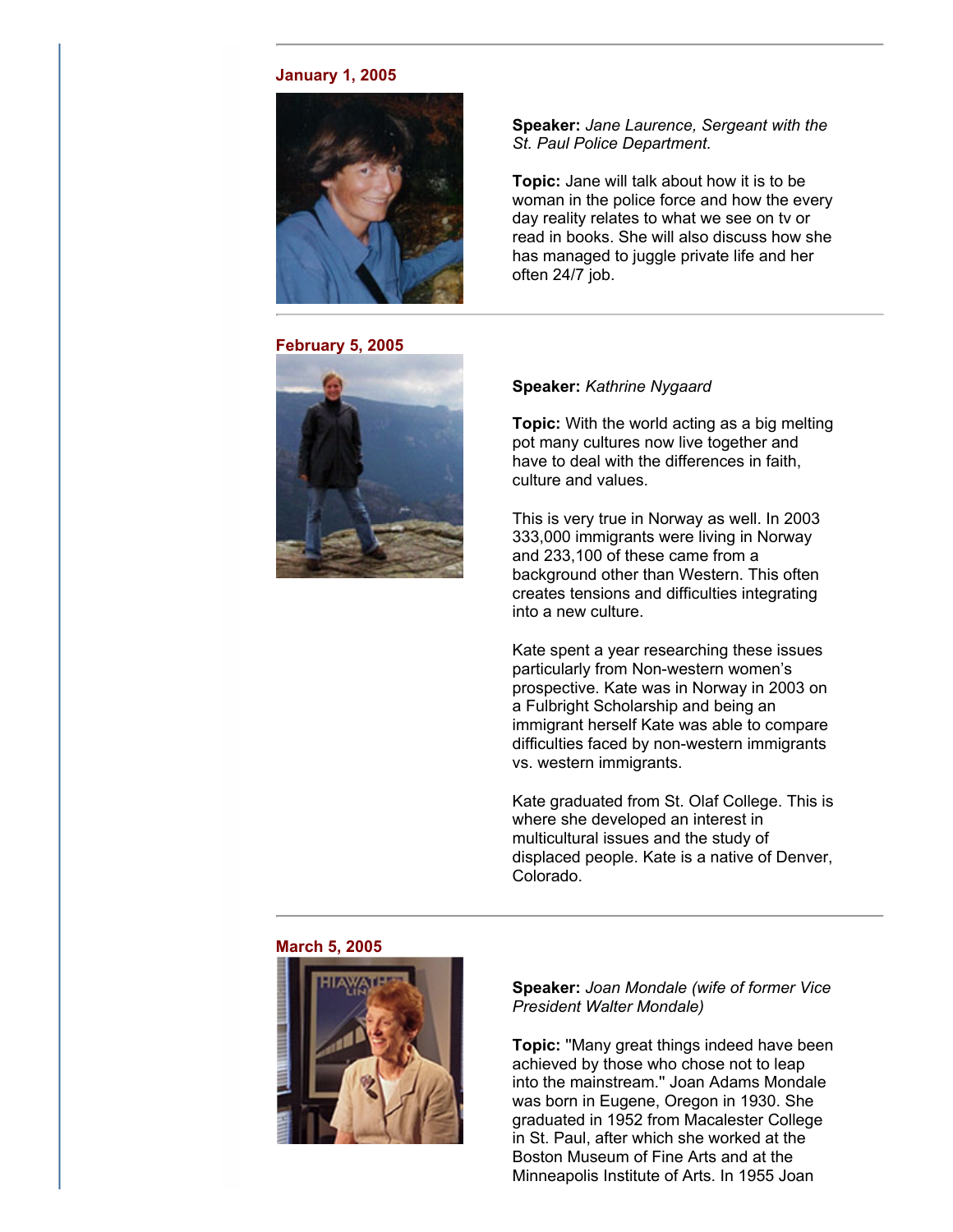married Walter F. Mondale. In 1964 the Mondales and their three children moved to Washington, D.C. after Walter was appointed to a vacant senate seat. In 1987 the Mondales returned to Minnesota. Over the years Mrs. Mondale campaigned extensively for her husband, particularly in connection with the 1976, 1980, and 1984 presidential contests. She has also long been interested in, and served as an advocate for, the arts. In 1977 President Jimmy Carter appointed her Honorary Chairperson of the Federal Council on the Arts and the Humanities. She has served as an official of several arts and crafts organizations. The Mondales lived in Japan from 1993 to 1996, while Walter Mondale served as United States ambassador to that country. Most recently, Mrs. Mondale has chaired the Hiawatha Project Office's public art selection committee with a feeling that within two to three years, residents living near the stations will feel part ownership in the transit line.

### **April 2, 2005**



**Speaker:** *Steiner Opstad, Ph.D. from Østfold, Norway*

**Topic:** Dr. Opstad will talk about how important the exchanges of business, people, and ideas are to the development of strong communities - in particular the Norwegian-Midwest relationship.

Dr. Opstad has an exciting background that includes work as a journalist, editor and publisher for Norwegian newspapers, magazines and time spent with the Norwegian Broadcasting (NRK). He received a Ph.D. in journalism and masscommunication from Columbia University. He has had an extensive career with a number of large firms and public agencies in Norway that includes vice-president for the Norwegian Confederation for Small Business, vice-president Fred Olsen & Co (shipping and Timex Corp, etc.), director The Norwegian Confederation of Business and Industry (NHO). In addition, Dr. Opstad has produced documentary films/TV productions. He has worked with Thor Heyerdahl, the Kon-Tiki Man. In 2003 Dr. Opstad retired from his formal positions and now enjoys time as a writer, lecturer, TV producer, and part-time consultant.